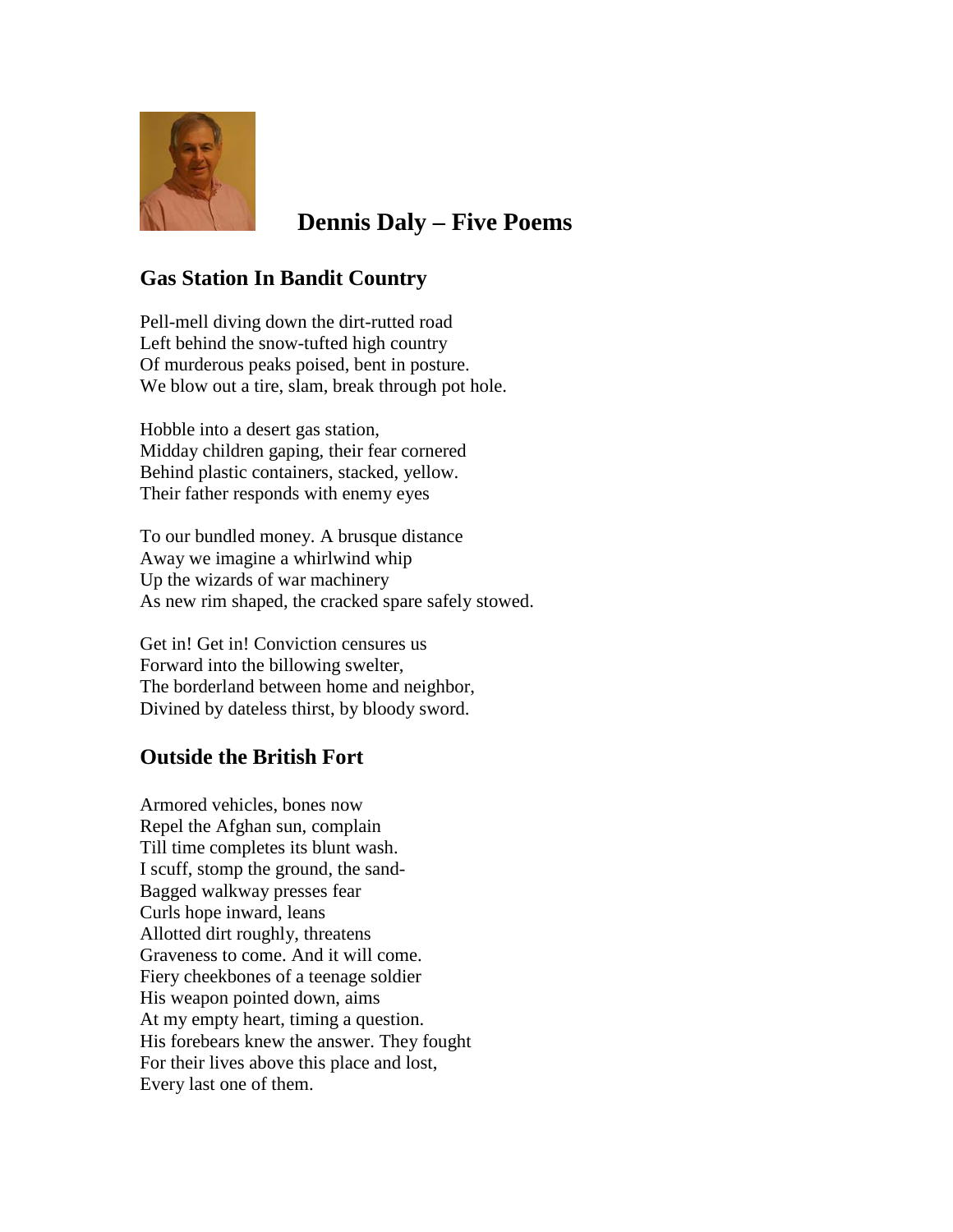### **Guardians**

When young they sleep on our socked feet Follow our rhythm, each timed cough, Each hesitation of life's stream. They unravel us, thunder shot

Reverberating through heaven, The white plume, the luminous quills Knitted about, dearly given— Quantum protector, seven-fold

Bronze shield, asteroid barrier. Whispered warnings erupt, appear To fill our voids, their tokens found Before morning's cup of callow light.

#### **Siberian Tiger**

A universe of predatory mouths Feeding on the tastier and the smaller, Blood instinct breeds over millennia, Tiger fangs genetically stropped to tear.

I scare the audience outside the cage By offering myself here in their stead, Hug the massive head, thinking it well-drugged. This lush colored carpet espies a fool,

An amusement tool of my fellow kind. Held from behind by an enormous chain, Telling in menace, shows risk in tautness. Those uncompassionate, artisan eyes

Widen as they must, the clawed air, the roll Of muscle, magnificently brutal, Detonated toward me, appetite aroused By stir of sudden scent, a locking on.

The steel linkage holds a vital moment. Abruptly the show ends baffling the beast, Its face marked for battle. Its heart bursting Against the vileness of self-reference.